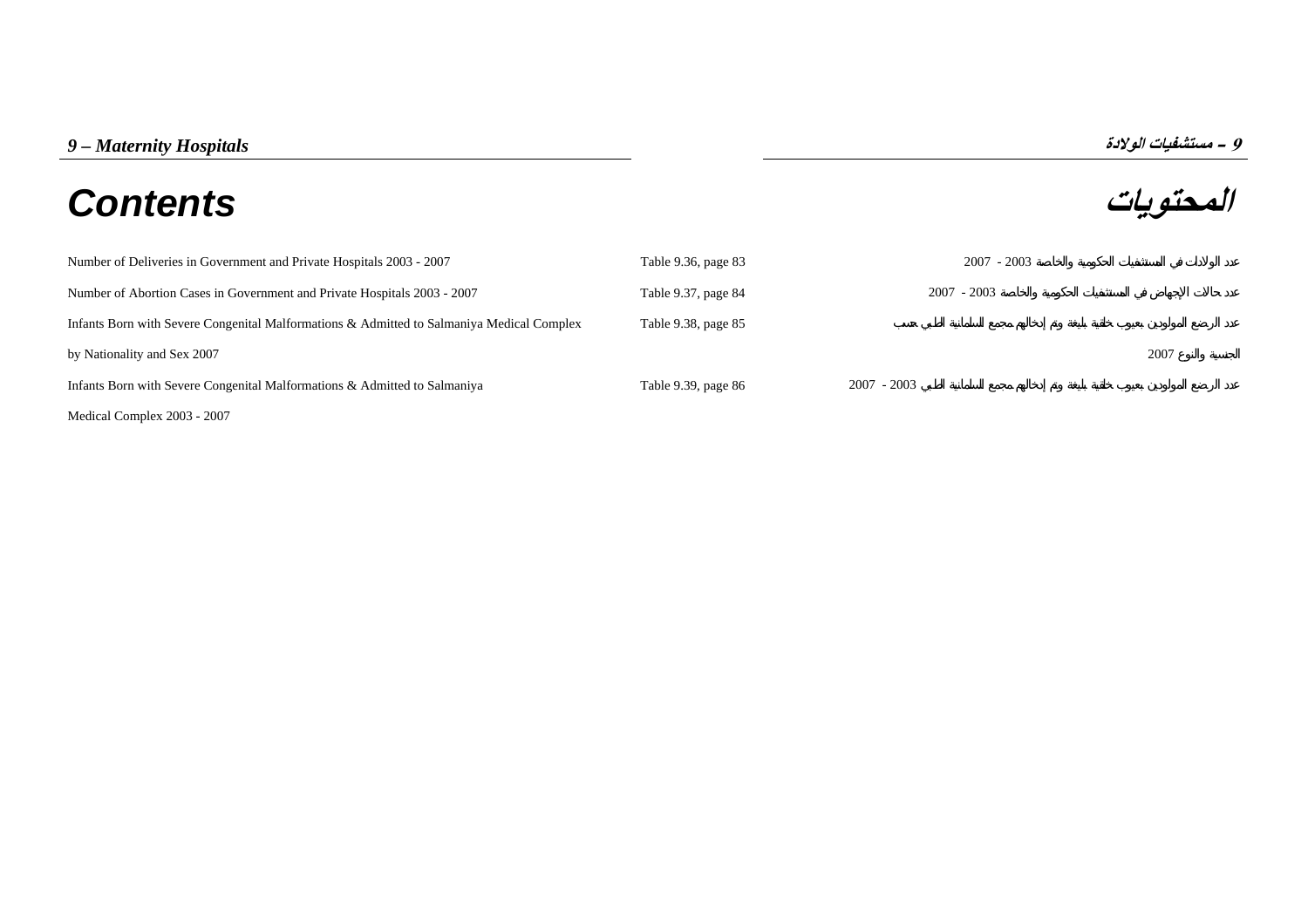### **Table 9.36**

| 2007 - 2003                                                          |  |
|----------------------------------------------------------------------|--|
| Number of Deliveries in Government and Private Hospitals 2003 - 2007 |  |

<span id="page-1-0"></span>

| <b>Description</b>                                                                                                                                                                            | 2007   | 2006      | 2005 *    | 2004      | 2003      |
|-----------------------------------------------------------------------------------------------------------------------------------------------------------------------------------------------|--------|-----------|-----------|-----------|-----------|
| <b>Government Hospitals</b>                                                                                                                                                                   | 14,146 | 13,527    | 13,825    | 13,743    | 13,676    |
| Ministry of Health Hospitals                                                                                                                                                                  | 10,501 | 10,431    | 10,862    | 10,861    | 10,898    |
| Military Hospital                                                                                                                                                                             | 3,645  | 3,096     | 2,963     | 2,882     | 2,778     |
| <b>Private Hospitals</b>                                                                                                                                                                      | 1,658  | 1,359     | 1,167     | 1,043     | 787       |
| <b>International Hospital</b>                                                                                                                                                                 | 235    | 185       | 163       | 193       | 199       |
| American Mission Hospital                                                                                                                                                                     | 637    | 420       | 443       | 408       | 296       |
| Awali Hospital                                                                                                                                                                                | 107    | 128       | 108       | 107       | 114       |
| Ibn Al-Nafees Hospital                                                                                                                                                                        | 119    | 104       | 90        | 101       | 76        |
| <b>Bahrain Specialist Hospital</b>                                                                                                                                                            | 496    | 489       | 341       | 234       | 102       |
| Noor Specialist Hospital                                                                                                                                                                      | 49     | 33        | 22        | <b>NA</b> | <b>NA</b> |
| Al-Hilal Hospital                                                                                                                                                                             | 15     | <b>NA</b> | <b>NA</b> | <b>NA</b> | <b>NA</b> |
| At Home and On route to Hospital                                                                                                                                                              | 73     | 79        | .         | .         | $\ddotsc$ |
| <b>Total</b>                                                                                                                                                                                  | 15,877 | 14,965    | 14,992    | 14,786    | 14,463    |
| * Data was reviewed and modified.                                                                                                                                                             |        |           |           |           |           |
| Note: The table provides information about deliveries only,<br>a delivery may include one or more births (twins  etc.).<br>For information about births, refer to "Vital Statistics" chapter. |        |           |           |           |           |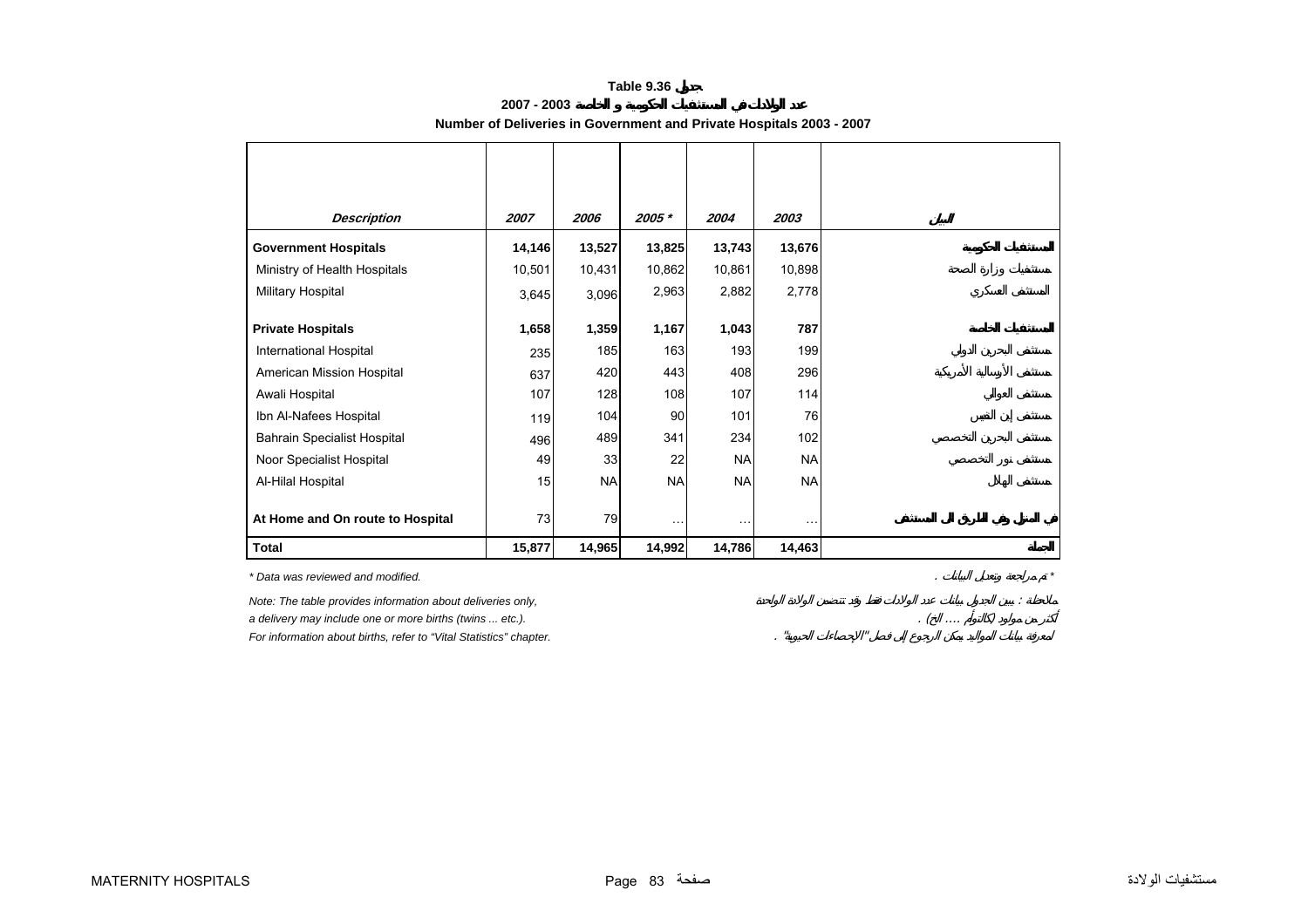#### **Table 9.37**

# **2007 - 2003**

<span id="page-2-0"></span>

| <b>Description</b>                 | 2007  | 2006      | 2005      | 2004      | 2003      |
|------------------------------------|-------|-----------|-----------|-----------|-----------|
| <b>Government Hospitals</b>        | 1,845 | 2,115     | 1,857     | 1,373     | 1,500     |
| Ministry of Health Hospitals       | 1,308 | 1,600     | 1,417     | 1,125     | 1,141     |
| Military Hospital                  | 537   | 515       | 440       | 248       | 359       |
| <b>Private Hospitals</b>           | 169   | 182       | 221       | 132       | 130       |
| International Hospital             |       | 9         | 3         |           |           |
| American Mission Hospital          | 107   | 84        | 83        | 33        | 47        |
| Awali Hospital                     |       |           |           |           |           |
| Ibn Al-Nafees Hospital             |       | 21        | 40        | 40        | 50        |
| <b>Bahrain Specialist Hospital</b> | 43    | 67        | 84        | 50        | 24        |
| Noor Specialist Hospital           | 18    | 1         | 11        | <b>NA</b> | <b>NA</b> |
| Al-Hilal Hospital                  |       | <b>NA</b> | <b>NA</b> | <b>NA</b> | <b>NA</b> |
| <b>Total</b>                       | 2,014 | 2,297     | 2,078     | 1,505     | 1,630     |

# **Number of Abortion Cases in Government and Private Hospitals 2003 - 2007**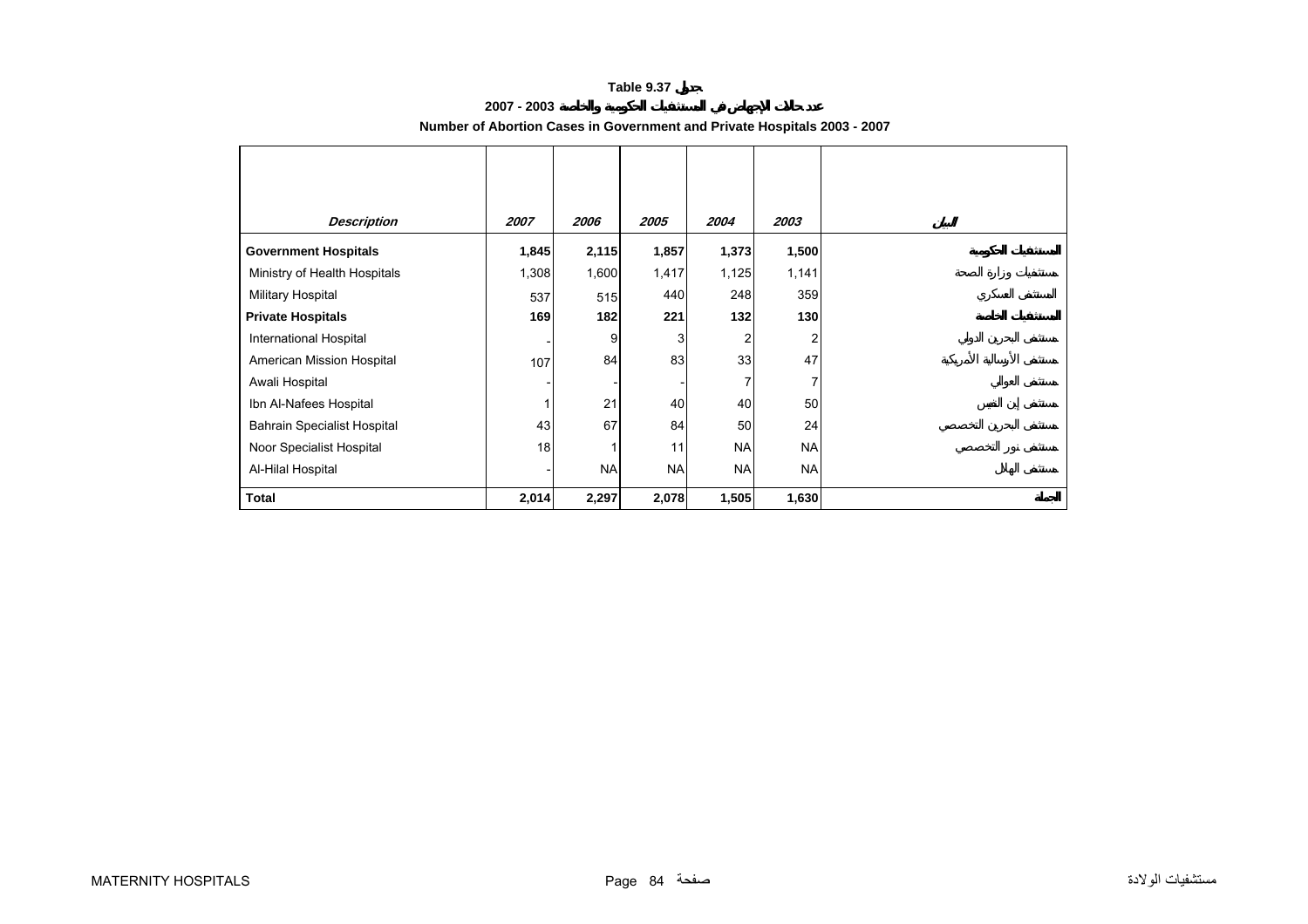# **جدول 9.38 Table**

| 2007                                                                                                                    |  |
|-------------------------------------------------------------------------------------------------------------------------|--|
| Infants Born with Severe Congenital Malformations and Admitted to Salmaniya Medical Complex by Nationality and Sex 2007 |  |

<span id="page-3-0"></span>

| <b>Total</b>    |        |      | Non-Bahraini |              |             | <b>Bahraini</b> |                |             |          |                                                        |            |
|-----------------|--------|------|--------------|--------------|-------------|-----------------|----------------|-------------|----------|--------------------------------------------------------|------------|
|                 |        |      |              |              |             |                 |                |             |          |                                                        |            |
|                 |        |      |              |              |             |                 |                |             |          |                                                        |            |
| <b>Total</b>    | Female | Male | <b>Total</b> | Female       | <b>Male</b> | <b>Total</b>    | Female         | <b>Male</b> |          | <b>Congenital Malformation</b>                         | ICD10 Code |
| 15 <sup>1</sup> |        | 11   |              |              |             | 14              |                |             | 10 Alive |                                                        | Q00-Q07    |
|                 |        |      |              |              |             |                 |                |             | 1 Dead   | Congenital malformations of the nervous system         |            |
| 44              | 23     | 21   | 13           |              |             | 31              | 19             |             | 12 Alive |                                                        | Q20-Q28    |
|                 |        |      |              |              |             | $\mathbf{2}$    |                |             | 1 Dead   | Congenital malformations of the circulatory system     |            |
|                 |        |      |              |              |             | 5               |                |             | 2 Alive  |                                                        | Q30-Q34    |
|                 |        |      |              |              |             |                 |                |             | -Dead    | Congenital malformations of the respiratory system     |            |
|                 |        |      |              |              |             |                 |                |             | 5 Alive  |                                                        | Q35-Q37    |
|                 |        |      |              |              |             |                 |                |             | - Dead   | Cleft lip and cleft palate                             |            |
| 19              |        | 15   |              |              |             | 16              | 3              |             | 13 Alive |                                                        | Q38-Q45    |
|                 |        |      |              |              |             |                 |                |             | - Dead   | Other congenital malformations of the digestive system |            |
|                 |        |      |              |              |             | g               |                |             | 5 Alive  |                                                        | Q50-Q56 &  |
|                 |        |      |              |              |             | 2               |                |             | 2 Dead   | Congenital malformations of genital organs             | Q60-Q64    |
|                 |        |      |              |              |             |                 |                |             |          | nervous and the urinary system                         |            |
| 15              |        |      |              |              |             | 13              |                |             | 6 Alive  |                                                        | Q65-Q79    |
|                 |        |      |              |              |             |                 |                |             | 1 Dead   | Congenital malformations and deformations              |            |
|                 |        |      |              |              |             |                 |                |             |          | of the musculoskeletal system                          |            |
|                 |        |      |              |              |             | 3               |                |             | - Alive  |                                                        | Q80-Q89    |
|                 |        |      |              |              |             | 2               |                |             | 2 Dead   | Other congenital malformations                         |            |
|                 |        |      |              |              |             |                 | 3              |             | - Alive  |                                                        | Q90-Q99    |
|                 |        |      |              |              |             |                 | $\overline{2}$ |             | 2 Dead   | Chromosomal abnormalities, not elsewhere classified    |            |
|                 |        |      |              |              |             |                 |                |             |          |                                                        |            |
| 126             | 58     | 68   | 25           | 10           | 15          | 101             | 48             |             | 53 Alive |                                                        |            |
| 14              |        |      | 2            | $\mathbf{2}$ |             | 12              | 3              |             | g Dead   | <b>Total</b>                                           |            |

*Note: data shows infants born and admitted to the hospital with severe congenital malformations.* . :